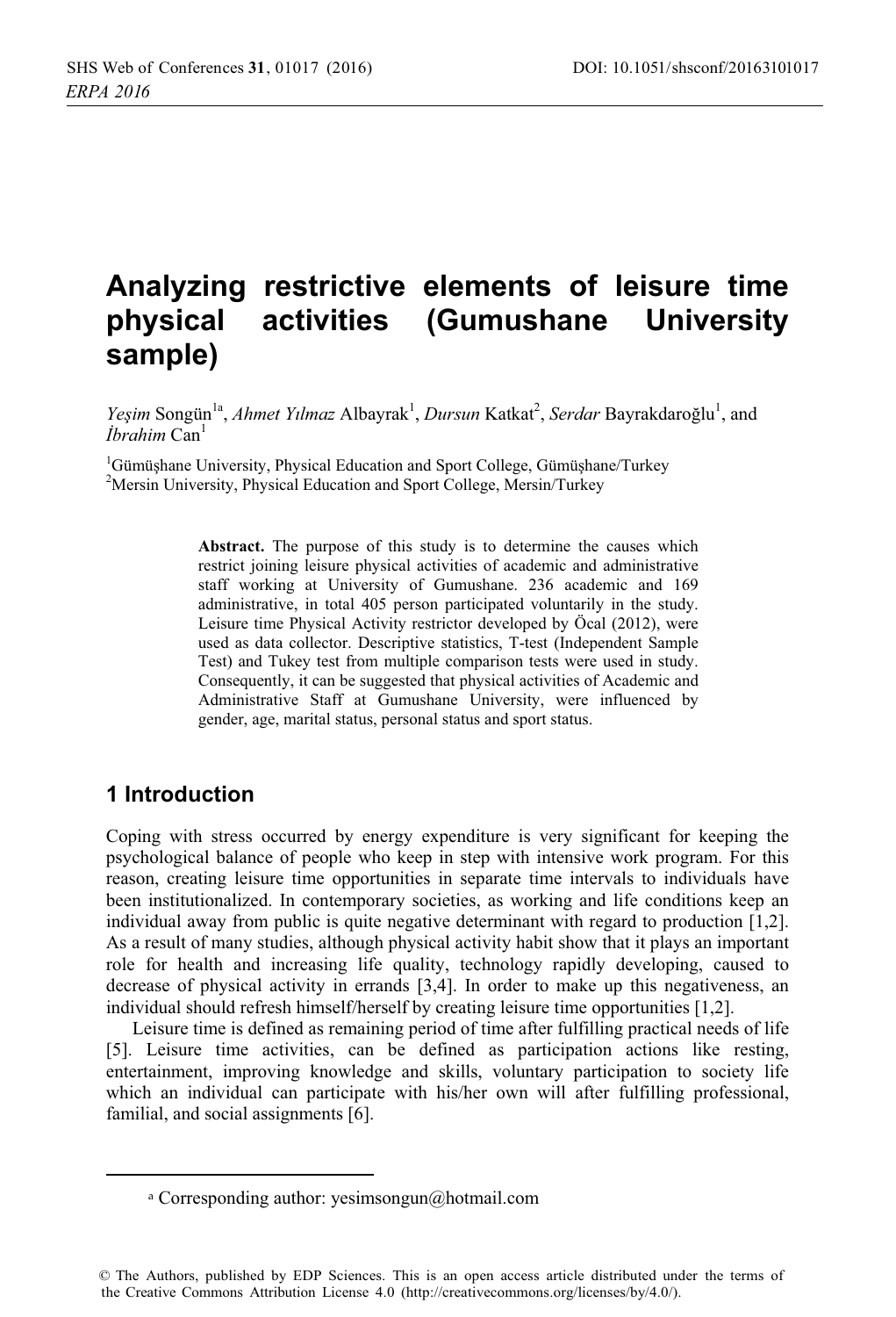Physical activity is effective in preventing postural disorders, getting rid of loneliness by providing social cohesion, protecting muscle joints and tissues, increasing protective and preventive effects against heart and coronary diseases, decreasing tensions, reaching respiratory and circulatory system to highest level, slowing down organic aging, preventing obesity and protecting body against diseases [7].

For this reason, the importance of physical activity for a health life, have been acknowledged by people day by day. In parallel with this, for sustainable active life; it is required to research the causes physical activity and extinguish these causes restricting physical activity. Studies in recent years towards physical activity restrictors will increase participation in these activities with regard to quality and quantity [8]. As a matter of fact, we come across with some studies related to leisure time physical activity restrictors in our country and abroad [9,10,11,12,13].

Governments have been encouraging their people to be active as physical in leisure time activities. Increasing leisure time activities have also triggered active participation in sportive activities [14]. Being active participation rate in physical activities at leisure times is high, arises from individual and social characteristics. Not only Participation in leisure time physical activities is provided easily, but also has a feature to respond to everybody's wishes and pleasures [15].

LTPA's, are classified in three main sections [16]. Low velocity physical activities; include resting, social sharing and relaxing, and also includes activities like hiking, hunting, gardening. Middle velocity activities consist of running, swimming, cycling, cutting trees, collecting woods requiring certain physical activities and physical activity contains weight control and and health life elements. Finally, high velocity physical activities, include jogging and team game activities and it aims to lose weight and detoxication. In addition, this sort of activities, require a optimum level of physical performance. Adults were recommended to join physical activities middle velocity physical activities 30 minutes and five days per week. When considering the benefits of physical activity, more than being a leisure time physical activity, it is obvious that it is a crucial point to be emphasized. Regular physical activity, is directly related to mental and physical health and encouraging regular physical activity has a priority with regard to public health [8].

Universities should be the institutions which aim to raise well-educated individuals useful to society. Because, university students, are the candidates to determine the futures of nations [1]. For this reason, supporting participation of students to physical activities and participation of university staff to physical activity for leading them are quite important. The purpose of this study is to determine the causes which restrict joining leisure physical activities of academic and administrative staff working at University of Gumushane. In this direction; minimizing restrictive effects and developing physical conditions are necessary.

# 2 Method

405 staff, (236) academic, (169) administrative participated in this study. In order to find answers for the purpose of study, the scale of Leisure time Physical Activity restrictors" which was developed by Öcal (2012) were used.

Scale consist of 38 item - 8 sub-dimensions and six fold Likert scale and it measures the elements which restrict participation of participants to physical activity at leisure time. Assessment and perception of individuals related to their own status were examined under "Physical perception" sub-dimension, facilities for physical activity in area of residence were under "facility" sub-dimension, budget of individuals for physical activity were under "Income" sub-dimension, attitudes of close relatives to physical activity were under "Family", perceived individual skills and experiences towards physical activity were under "Skill Perception", restricted time related to physical activity due to compulsory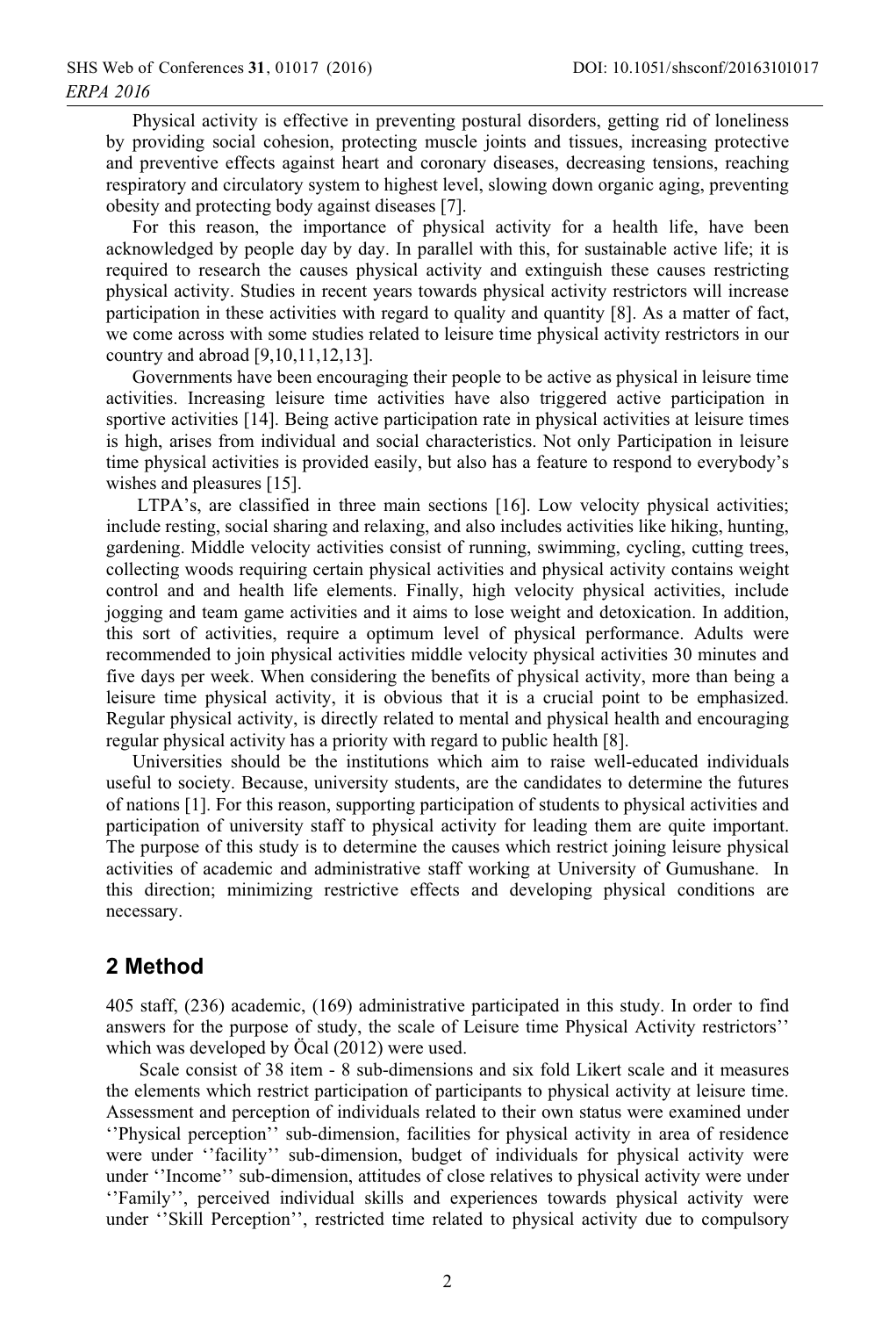works were under "Time", making decisions whether doing physical activity or not were under "Will", and attitudes of individuals or groups for physical activity out of close relatives were under "Social Environment".

In order to test reliability of scale, Cronbach Alfa internal consistency coefficient were analysed, and Cronbach Alfa coefficient were calculated as 0,90. Values obtained, demonstrate that LTPA scale is a reliable scale for measuring physical activity restrictors of students to participate in physical activity.

In the analysis of data, descriptive statistics, T-test (Independent Samples T-test) and Tukey test from Multi comparison tests.

#### **3 Findings**

|                     | Gender | N   | X       | Ss      | $\mathbf t$ | p    |
|---------------------|--------|-----|---------|---------|-------------|------|
| Physical perception | Female | 148 | 11,7973 | 5,27471 |             |      |
|                     | Male   | 256 | 11,6875 | 5,53244 | ,195        | ,84  |
| Income              | Female | 148 | 14,8716 | 6,85345 |             |      |
|                     | Male   | 256 | 12,7422 | 6,02380 | 3,25        | ,00  |
| Time/duration       | Female | 148 | 11,1149 | 4,06666 |             | .38  |
|                     | Male   | 256 | 10,7539 | 4.04848 | ,862        |      |
| Family              | Female | 148 | 7,7703  | 4,27315 |             |      |
|                     | Male   | 256 | 7,1523  | 3,70218 | 1,52        | .12  |
| Skill perception    | Female | 148 | 9,8851  | 5,18570 |             |      |
|                     | Male   | 256 | 9,0820  | 3,80880 | 1,78        | ,07  |
| Social environment  | Female | 148 | 14,7162 | 5,37447 | 2,04        |      |
|                     | Male   | 256 | 13,5898 | 5,30480 |             | .04  |
| Facility            | Female | 148 | 26.1824 | 7,98897 | 2,46        |      |
|                     | Male   | 256 | 24,0508 | 8,57181 |             | , 01 |
| Will                | Female | 148 | 26,1824 | 7,98897 |             |      |
|                     | Male   | 256 | 24,0508 | 8,57181 | 1,81        | ,07  |

Table 1. Finding related to gender

When examining Table 1, physical activity restrictor scores of academic and administrative staff; there was no difference seen according to gender in Will sub-dimension, skill perception sub-dimension, Family sub-dimension, Time sub-dimension, physical perception sub-dimension.

But however, physical activity restrictor scores of academic and administrative staff; there were significant differences seen according to gender in facility sub-dimension, social environment sub-dimension, and Income sub-dimension.

In table 2, physical activity restrictor scores of academic and administrative staff; there were significant differences seen according to marital status in time sub-dimension, and in facility sub-dimension.

When examining Table 3, physical activity restrictor scores of academic and administrative staff; there were significant differences seen according to personnel status in Income sub-dimension, skill perception sub-dimension, and Social Environment subdimension.

In Table 4, physical activity restrictor scores of academic and administrative staff; there were significant differences seen according to their status about participation in both professional and amateur sports before they start working at Gümüşhane University in Family sub-dimension ( $t403 = 3.70$ ,  $p<05$ ), in Will sub-dimension.

When examining Table 5, physical activity restrictor scores of academic and administrative staff; there were significant differences seen according to personnel status in Income sub-dimension, family sub-dimension, and Skill Perception sub-dimension, social environment and facility.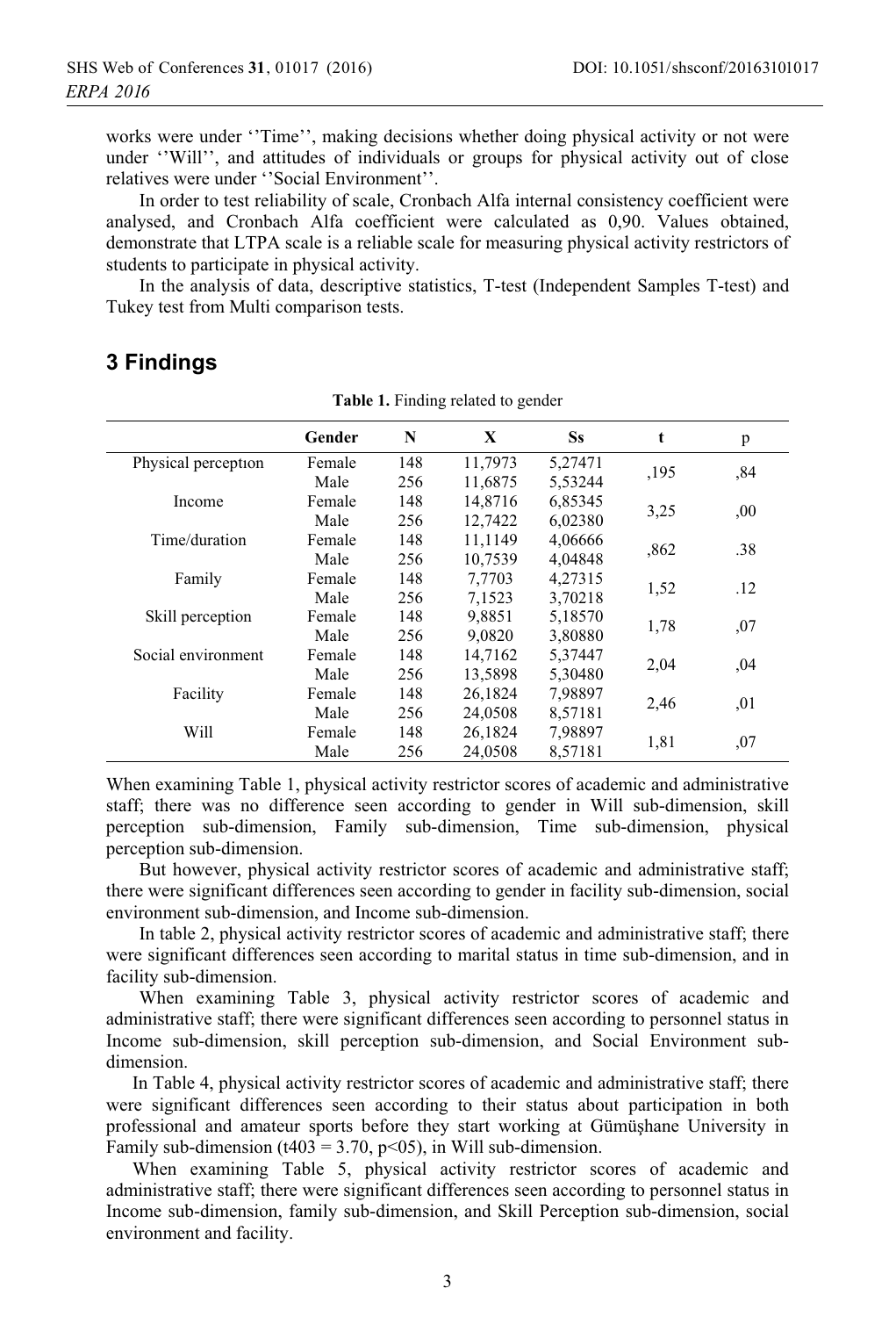| Table 2. Findings related to Marital Status |                       |                          |         |                                               |                                                              |      |      |  |
|---------------------------------------------|-----------------------|--------------------------|---------|-----------------------------------------------|--------------------------------------------------------------|------|------|--|
|                                             | <b>Marital Status</b> |                          | N       | X                                             | <b>Ss</b>                                                    | t    | p    |  |
| Physical perception                         | Married               |                          | 236     | 11,8390                                       | 5,43506                                                      | ,49  | ,62  |  |
|                                             | Single                |                          | 169     | 11,5680                                       | 5,42671                                                      |      |      |  |
| Income                                      | Married               |                          | 236     | 13,2712                                       | 6,14459                                                      | ,94  | , 34 |  |
|                                             | Single                |                          | 169     | 13,8817                                       | 6,75931                                                      |      |      |  |
| Time/duration                               | Married               |                          | 236     | 11,4619                                       | 4,37530                                                      | 3,48 | ,00  |  |
|                                             | Single                |                          | 169     | 10,0592                                       | 3,40291                                                      |      |      |  |
| Family                                      | Married               |                          | 236     | 7,3814                                        | 3,82137                                                      | ,06  | 94   |  |
|                                             | Single                |                          | 169     | 7,3550                                        | 4,07862                                                      |      |      |  |
| Skill perception                            | Married               |                          | 236     | 9,2881                                        | 4,08339                                                      | ,43  | ,66  |  |
|                                             | Single                |                          | 169     | 9,4793                                        | 4,75731                                                      |      |      |  |
| Social environment                          | Married               |                          | 236     | 13,8644                                       | 5,29458                                                      | ,52  | ,60  |  |
|                                             | Single                |                          | 169     | 14,1479                                       | 5,46052                                                      |      |      |  |
| Facility                                    | Married               |                          | 236     | 23,8644                                       | 8,53370                                                      | 2,65 | ,00  |  |
|                                             | Single                |                          | 169     | 26,1065                                       | 8,12846                                                      |      |      |  |
| Will                                        | Married               |                          | 236     | 11,2542                                       | 4,50661                                                      | ,02  | ,98  |  |
|                                             | Single                |                          | 169     | 11,2426                                       | 4,75160                                                      |      |      |  |
|                                             |                       |                          |         | Table 3. Findings related to Personnel Status |                                                              |      |      |  |
|                                             | Personnel             |                          | N       | $\mathbf X$                                   | Ss                                                           | t    | P    |  |
| Physical perception                         | Academic              |                          | 236     | 11,4703                                       | 5,48064                                                      |      |      |  |
|                                             | Administrative        |                          | 169     | 12,0828                                       | 5,34569                                                      | 1,12 | ,26  |  |
| Income                                      | Academic              |                          | 236     | 12,5424                                       | 6,03697                                                      |      |      |  |
|                                             | Administrative        |                          | 169     | 14,8994                                       | 6,66962                                                      | 3,70 | ,00  |  |
| Time/duration                               | Academic              |                          | 236     | 11,1822                                       | 4,02924                                                      |      |      |  |
|                                             | Administrative        |                          | 169     | 10,4497                                       | 4,06042                                                      | 1,79 | ,07  |  |
| Family                                      | Academic              |                          | 236     | 7,2669                                        | 3,88679                                                      |      |      |  |
|                                             | Administrative        |                          | 169     | 7,5148                                        | 3,98674                                                      | ,62  | ,53  |  |
|                                             | Academic              |                          | 236     | 8,8347                                        | 4,19653                                                      |      |      |  |
| Skill perception                            | Administrative        |                          | 169     | 10,1124                                       | 4,51510                                                      | 2,97 | ,00  |  |
|                                             | Academic              |                          | 236     | 13,5085                                       | 5,52556                                                      |      |      |  |
| Social environment                          | Administrative        |                          | 169     | 14,6450                                       | 5,06076                                                      | 2,11 | ,03  |  |
|                                             | Academic              |                          | 236     | 24,3263                                       | 8,52378                                                      |      |      |  |
| Facility                                    | Administrative        |                          | 169     | 25,4615                                       | 8,27647                                                      | 1,33 | ,18  |  |
|                                             | Academic              |                          | 236     | 10,9788                                       | 4,48586                                                      |      |      |  |
| Will                                        | Administrative        | 169                      |         | 11,6272                                       | 4,75314                                                      | 1,39 | ,16  |  |
|                                             |                       |                          |         |                                               | Table 4. Findings related to Participation in Amateur Sports |      |      |  |
|                                             | <b>Sport</b>          | N                        | X       |                                               | Ss                                                           | t    | p    |  |
|                                             | Yes                   | 194                      |         | 11,3144                                       | 5,49131                                                      |      |      |  |
| Physical perception                         | No                    | 211                      |         | 12,1043                                       | 5,35133                                                      | 1,46 | ,14  |  |
|                                             | Yes                   | 194                      |         | 13,0515                                       | 6,54339                                                      |      |      |  |
| Income<br>Time/duration                     |                       |                          |         |                                               |                                                              | 1,43 | ,15  |  |
|                                             | No                    | 211                      |         | 13,9621                                       | 6,26316                                                      |      |      |  |
|                                             | Yes                   | 194                      |         | 10,7577                                       | 4,32106                                                      | ,56  | ,57  |  |
|                                             | No                    | 211                      |         | 10,9858                                       | 3,79784                                                      |      |      |  |
| Family                                      | Yes                   | 194<br>7,9536<br>4,60152 |         |                                               |                                                              |      |      |  |
|                                             | No                    | 211                      |         | 6,8341                                        | 3,09623                                                      | 2,89 | ,00  |  |
| Skill perception                            | Yes                   | 194                      |         | 9,2113                                        | 4,54929                                                      |      |      |  |
|                                             | No                    | 211                      |         |                                               |                                                              | ,69  | ,49  |  |
| Social environment                          |                       |                          |         | 9,5118                                        | 4,20924                                                      |      |      |  |
|                                             | 194<br>Yes            |                          | 13,7938 |                                               | 5,61906                                                      | ,68  | ,49  |  |
|                                             | No                    | 211                      |         | 14,1564                                       | 5,11666                                                      |      |      |  |
|                                             | Yes                   | 194                      |         | 24,5928                                       | 8,61521                                                      |      |      |  |
| Facility                                    | No                    | 211                      |         | 24,9905                                       | 8,27158                                                      | ,47  | ,63  |  |
|                                             | Yes                   | 194                      |         | 10,7474                                       | 4,61728                                                      |      |      |  |
| Will                                        |                       |                          |         |                                               |                                                              | 2,11 | ,03  |  |
|                                             | No                    | 211                      |         | 11,7109                                       | 4,55515                                                      |      |      |  |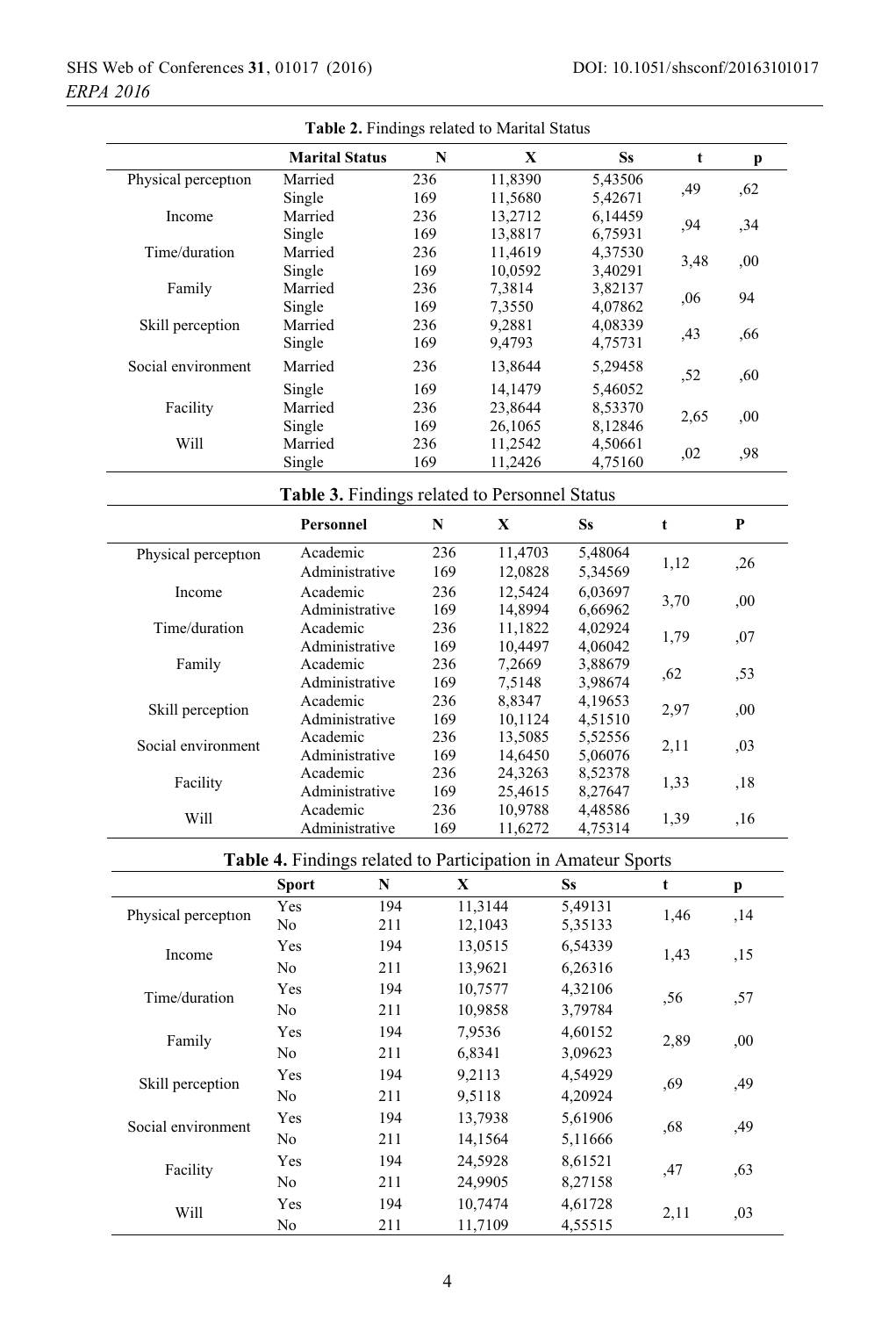|                     | Age       | ${\bf N}$ | $\mathbf X$ | <b>Ss</b> | t    | $\mathbf{p}$ | Significant<br><b>Difference</b> |
|---------------------|-----------|-----------|-------------|-----------|------|--------------|----------------------------------|
|                     | 21-30     | 149       | 11,1409     | 5,16749   |      |              |                                  |
| Physical perception | $31 - 40$ | 190       | 11,8684     | 5,54906   |      |              |                                  |
|                     | $41 - 50$ | 56        | 12,5357     | 5,89596   | 1,28 | ,27          |                                  |
|                     | 51-60     | 10        | 13,2000     | 3,32666   |      |              |                                  |
| Income              | $21 - 30$ | 149       | 14,5973     | 7,08912   |      |              |                                  |
|                     | $31 - 40$ | 190       | 13,1737     | 5,73178   |      |              |                                  |
|                     | $41 - 50$ | 56        | 11,3036     | 5,83382   | 4,77 | ,00          | A > C                            |
|                     | 51-60     | 10        | 16,7000     | 7,40945   |      |              |                                  |
|                     | 21-30     | 149       | 10,6510     | 3,96254   |      |              |                                  |
| Time                | $31 - 40$ | 190       | 10.9632     | 3,89053   |      |              |                                  |
|                     | $41 - 50$ | 56        | 10,7857     | 4,76622   | 1,11 | ,31          |                                  |
|                     | 51-60     | 10        | 13,1000     | 4,01248   |      |              |                                  |
| Family              | 21-30     | 149       | 7,1678      | 4,04268   |      |              |                                  |
|                     | $31 - 40$ | 190       | 7,4368      | 3,55214   |      |              |                                  |
|                     | $41 - 50$ | 56        | 6,7679      | 3,50579   | 6,54 | ,00          | $D>A, D\rightarrow B,$<br>D > C  |
|                     | 51-60     | 10        | 12,5000     | 7,12195   |      |              |                                  |
| Skill perception    | $21 - 30$ | 149       | 9,8658      | 4,88469   |      |              |                                  |
|                     | $31 - 40$ | 190       | 8,8895      | 3,99780   |      |              |                                  |
|                     | $41 - 50$ | 56        | 9,1607      | 3,86018   | 2,88 | ,03          | D>A                              |
|                     | 51-60     | 10        | 12,2000     | 4,58984   |      |              |                                  |
| Social environment  | $21 - 30$ | 149       | 14,8523     | 5,35670   |      |              |                                  |
|                     | $31 - 40$ | 190       | 13,6947     | 5,21815   |      |              |                                  |
|                     | $41 - 50$ | 56        | 12,4821     | 5,79652   | 3,09 | ,02          | А>С,                             |
|                     | 51-60     | $10\,$    | 14,9000     | 3,34830   |      |              |                                  |
| Facility            | 21-30     | 149       | 25,5906     | 7,66178   |      |              |                                  |
|                     | $31 - 40$ | 190       | 25,5368     | 8,66399   |      |              |                                  |
|                     | $41 - 50$ | 56        | 20,7321     | 8,90044   | 5,88 | ,00          | A > C                            |
|                     | 51-60     | 10        | 21,8000     | 5,41192   |      |              |                                  |
|                     | $21 - 30$ | 149       | 11,0940     | 5,02204   |      |              |                                  |
|                     | $31 - 40$ | 190       | 11,2421     | 4,25065   |      |              |                                  |
| Will                | $41 - 50$ | 56        | 11,6964     | 4,85768   | ,23  | ,87          |                                  |
|                     | 51-60     | 10        | 11,2000     | 3,42540   |      |              |                                  |

*2016 ERPA*  SHS Web of Conferences 31, 01017 (2016)

> Table **5.**

The findings obtained, demonstrate that age has no significant effect on leisure time physical activity restrictors in academic and administrative staff.

# **4 Results and Discussion**

When examining Table 1, physical activity restrictor scores of academic and administrative staff; there were no differentiation seen according to gender in Will sub-dimension ( $t402 =$ 1.81, p>05), skill perception sub-dimension (t402 = 1.78, p>05), Family sub-dimension  $(1402 = 1,52, p>05)$ , Time sub-dimension  $(1402 = .86, p>05)$ , physical perception subdimension ( $t402 = .19$ ,  $p > 05$ ).

But however, physical activity restrictor scores of academic and administrative staff; there were significant differences seen according to gender in facility sub-dimension (t402  $=$  3.25, p<05), social environment sub-dimension (t402 = 2,04, p<05), and Income subdimension (t402 = 3.25,  $p<05$ ). When looking at differences among averages; it was determined that in Income and Social Environment sub-dimensions, the average score of females were higher than males, however, in Facility sub-dimension, the average score of males were higher than females.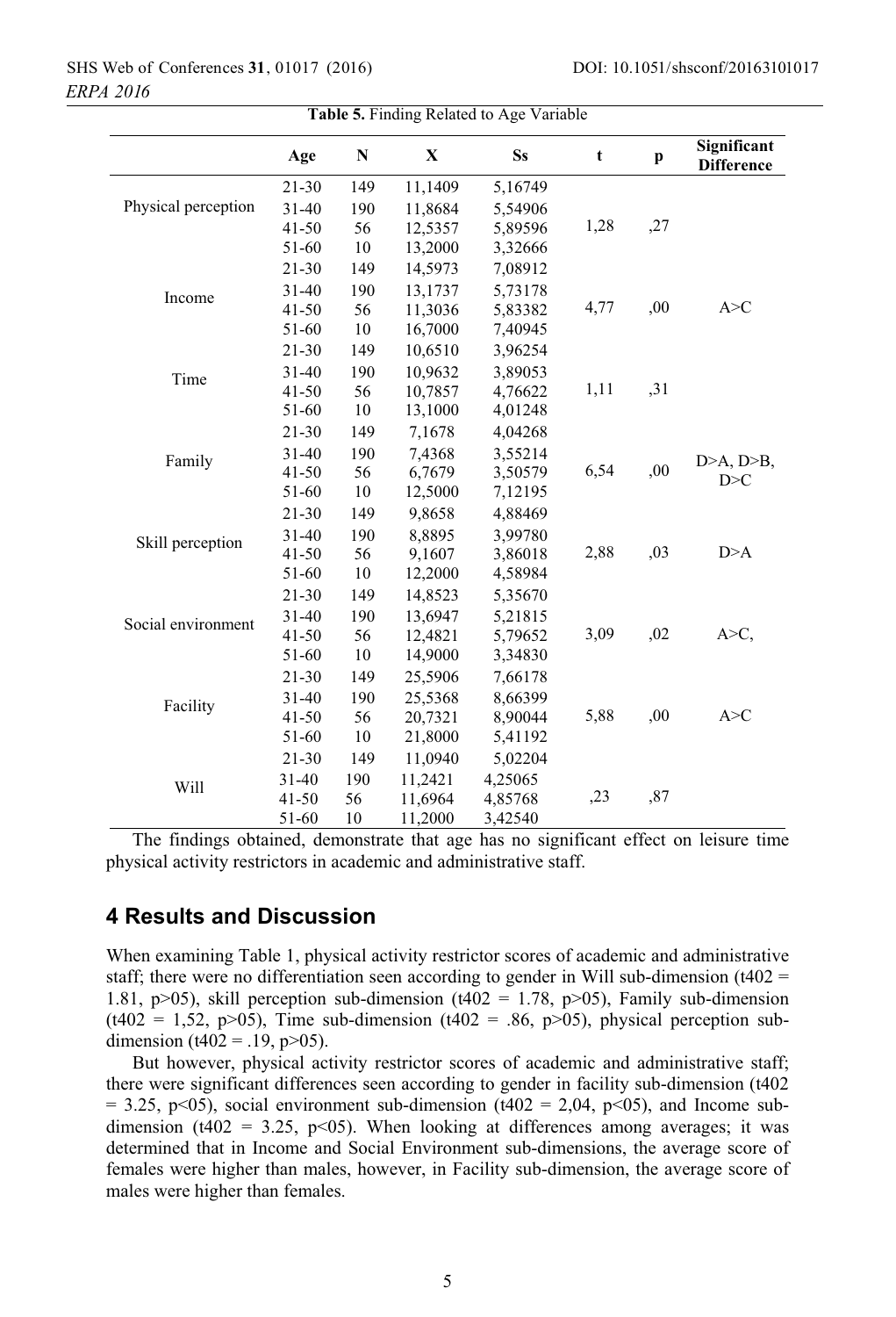According to the results of study which Gümüş et al. [13] carried out, They were determined that gender differences of participants, created a significant difference in leisure time physical activity restrictors. According to the study, leisure time physical activity restrictors scale scores  $(2,44\pm0,87)$  of female students, seen to be higher than leisure time physical activity restrictors scale scores  $(2,20\pm0.91)$  of male students. Apart from this, In study of Demir and Demir [17], there were similar results parallel with out study. Culp [18], emphasized that gender has an important effect in social life and also is a factor which restricts leisure time activities of individuals. Handerson et al. [19], suggested that the situations which males and females come across in social life are different and depending on this, their leisure time activities show differences.

When examining Table 2, physical activity restrictor scores of academic and administrative staff; there were no differentiation seen according to marital status in Will sub-dimension (t403 = 0.02, p>05), social environment sub-dimension (t403 = .52, p>05), Skill-perception sub-dimension (t403 = .43, p>05), Family sub-dimension (t403 = .06,  $p>05$ ), Income sub-dimension (t403= .94,  $p>05$ ) and physical-perception sub-dimension  $(t403 = .49, p>05)$ .

But however, physical activity restrictor scores of academic and administrative staff; there were significant differences seen according to marital status in time sub-dimension  $(t403 = 3.48, p<05)$ , and in facility sub-dimension  $(t403 = 2.65, p<05)$ .

When looking at differences among averages; it can be suggested that in Income and Time sub-dimensions, and facility sub-dimension, the average score of married individuals were higher than single ones.

When examining Table 3, physical activity restrictor scores of academic and administrative staff; there were no differentiation seen according to personnel status in physical perception sub-dimension ( $t403 = 1,12$ ,  $p>05$ ), family sub-dimension ( $t403 = 0.62$ ,  $p>05$ ), Facility sub-dimension (t403 = 1,33, p>05), Will sub-dimension (t403 = 1,39, p>05).

But however, physical activity restrictor scores of academic and administrative staff; there were significant differences seen according to personnel status in Income subdimension (t403 = 3.70, p<05), skill perception sub-dimension (t403 = 2.97, p<05), and Social Environment sub-dimension (t403 = 2.11, p<05). When looking at differences among averages; it was determined that in Income and Skill Perception sub-dimensions, the average score of administrative staff were higher than academic staff, however, in Social Environment sub-dimension, the average score of academic staff were higher than administrative staff.

When examining Table 4, physical activity restrictor scores of academic and administrative staff; there were no differentiation seen according to participation in amateur sports status in physical perception sub-dimension (t403 = 1,46, p>05), in income subdimension (t403= 1043, p>05), Time sub-dimension (t403 = .56, p>05), skill perception sub-dimension (t403 = .69, p>05), social environment sub-dimension (t403 = .47, p>05), facility sub-dimension (t403 = 1.39, p>05).

However, physical activity restrictor scores of academic and administrative staff; there were significant differences seen according to their status about participation in both professional and amateur sports before they start working at Gümüşhane University in Family sub-dimension (t403 = 3.70, p<05), in Will sub-dimension (t403 = 2.97, p<05). When looking at differences among averages; it was determined that in Family and Will sub-dimensions, the average score of staff who participated in sports before were higher than staff who did not participate in sports.

When examining Table 5, physical activity restrictor scores of academic and administrative staff; there were no differentiation seen according to their age variables in physical perception sub-dimension (F401= 1,28, p>.05), time sub-dimension (F401= 1,19,  $p > .05$ ) Will sub-dimension (F401= ,232,  $p > .05$ ).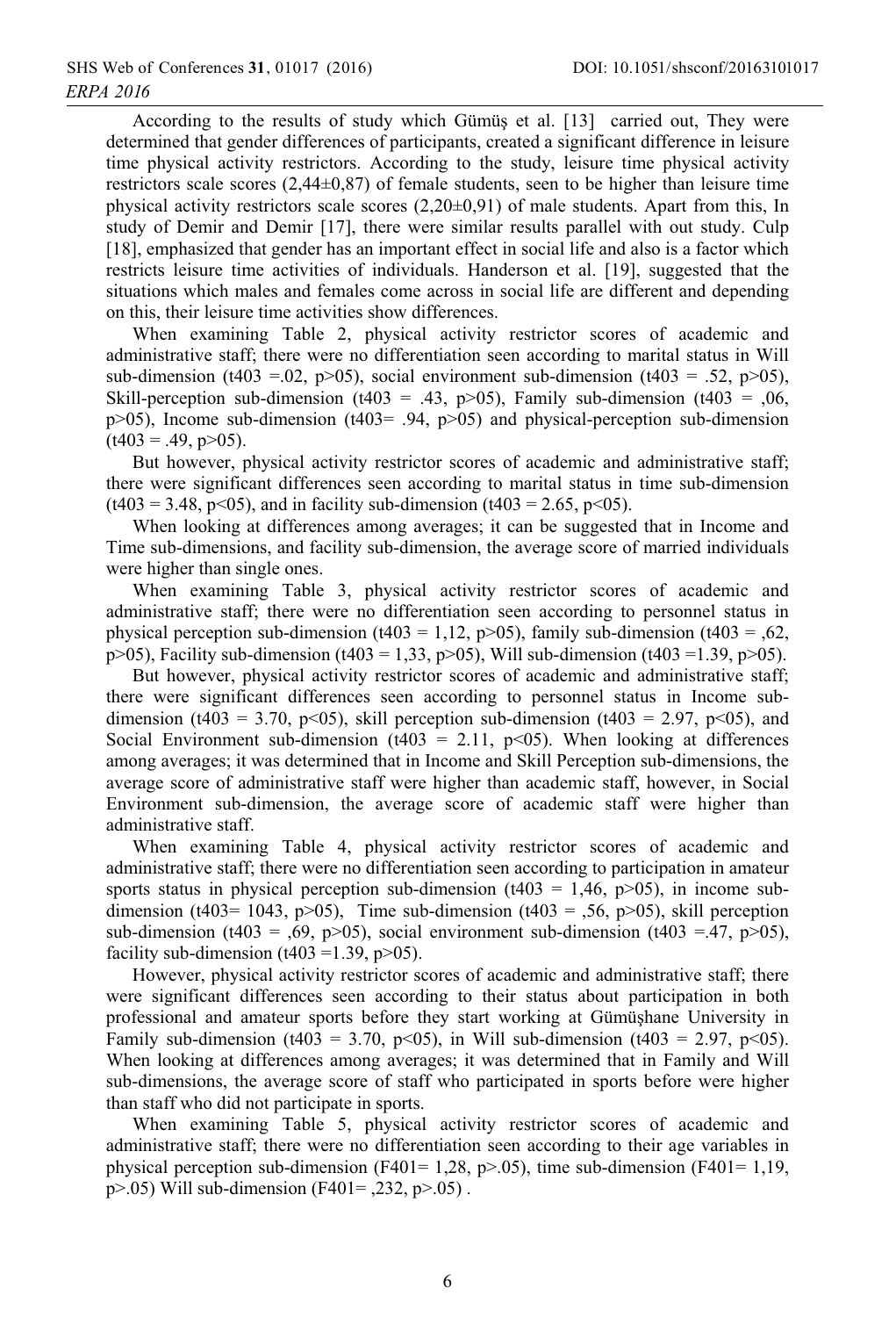However, physical activity restrictor scores of academic and administrative staff; there were significant differences seen according to personnel status in Income sub-dimension  $(F401 = 4.77, p<0.05)$ , family sub-dimension  $(F401 = 6.54, p<0.05)$ , and Skill Perception subdimension (F401= 2,88, p < 0.05),

In order to determine the differences among averages, Tukey test from Multi Comparison tests were used, and it was found that scores of individuals who are between 21-30 ages, were significantly higher than scores of individuals who are between 41-50 ages.

In skill perception sub-dimension, average scores of individuals who are 51-60 were higher than individuals who are 21-30.

In Family perception sub-dimension, average scores of individuals who are 51-60 were significantly higher than individuals who are 31-40 and 41-50.

Data obtained, demonstrate that age has no significant effect on leisure time physical activity restrictors in academic and administrative staff.

The findings obtained, demonstrate that age has no significant effect on leisure time physical activity restrictors in academic and administrative staff. It can be seen that the study of Arabaci and Cankaya supports this result [7].

As a result, leisure time physical activity restrictors of university staff show difference with regard to gender, marital status, personal status, participation in amateur sports, and age variables. When looking at the rates of categories; the groups which were exposed to leisure time physical activity restrictors more, as follows; females more than males, married individuals more than single individuals, administrative staff more than academic staff, and staff participated in sports before more than staff who did not participate in sports before.

First of all the causes which hinder the participation in physical activity, should be determined and extinguished in order to encourage physical activity against obesity.

In this regard, for the further researchers; it is recommended to study groups whose leisure time physical activity restrictors are higher and offer a solution for them and it is also recommended to make researches towards extinguishing the restrictors of leisure time physical activity and encouraging physical activities.

# **References**

- 1. S. Mansuroğlu, Mediterr Agric Sci (MAS) 15 (2), 53-62, (2002)
- 2. Önsoy, C., Osmaniye İskenderun Kıyı Kesiminde Ekolojik Planlama İlkelerine Uygun Alan Kullanımının Arastırılması. C.Ü. Fen Bilimleri Enstitüsü, Peyzaj Mimarlığı Anabilim Dalı, Doktora Tezi (Basılmamış), Adana, 236 s. (1984)
- Ball K, Owen N, Salmon J, Bauman A, Gore CJ. Association of physical activity with  $3.$ body weight and fat in men and women. International Journal of Obesity, 25, 914-919.  $(2001).$
- 4. Haskell WL. Physical activity, sport, and health: Toward the next century. Research Quarterly For Exercise and Sport, 67 (3), 37-47 (1996)
- Torkildsen G. Recreation and leisure management. 5th Ed. London and New York: 5. Routledge, Taylor and Francis Group (2005)
- Tütüncü Ö., Aydın İ., Küçükusta D., Avcı N., Taş İ., Üniversite Öğrencilerinin 6. Rekreasyon Faaliyetlerine Katılımını Etkileyen Unsurların Analizi Spor Bilimleri Dergisi Hacettepe J. of Sport Sciences 22 (2), 69–83 (2011)
- 7. Arabacı R., Çankaya C, Beden Eğitimi Öğretmenlerinin Fiziksel Aktivite Düzeylerinin Araştırılması Eğitim Fakültesi Dergisi XX (1), 1-15 (2007)
- Öcal K. Ölçek Geliştirme: Serbest Zaman Fiziksel Aktivite Kısıtlayıcıları (SZFA-K). 8. Spor Bilimleri Dergisi, 23 (2), 50–60 (2012)